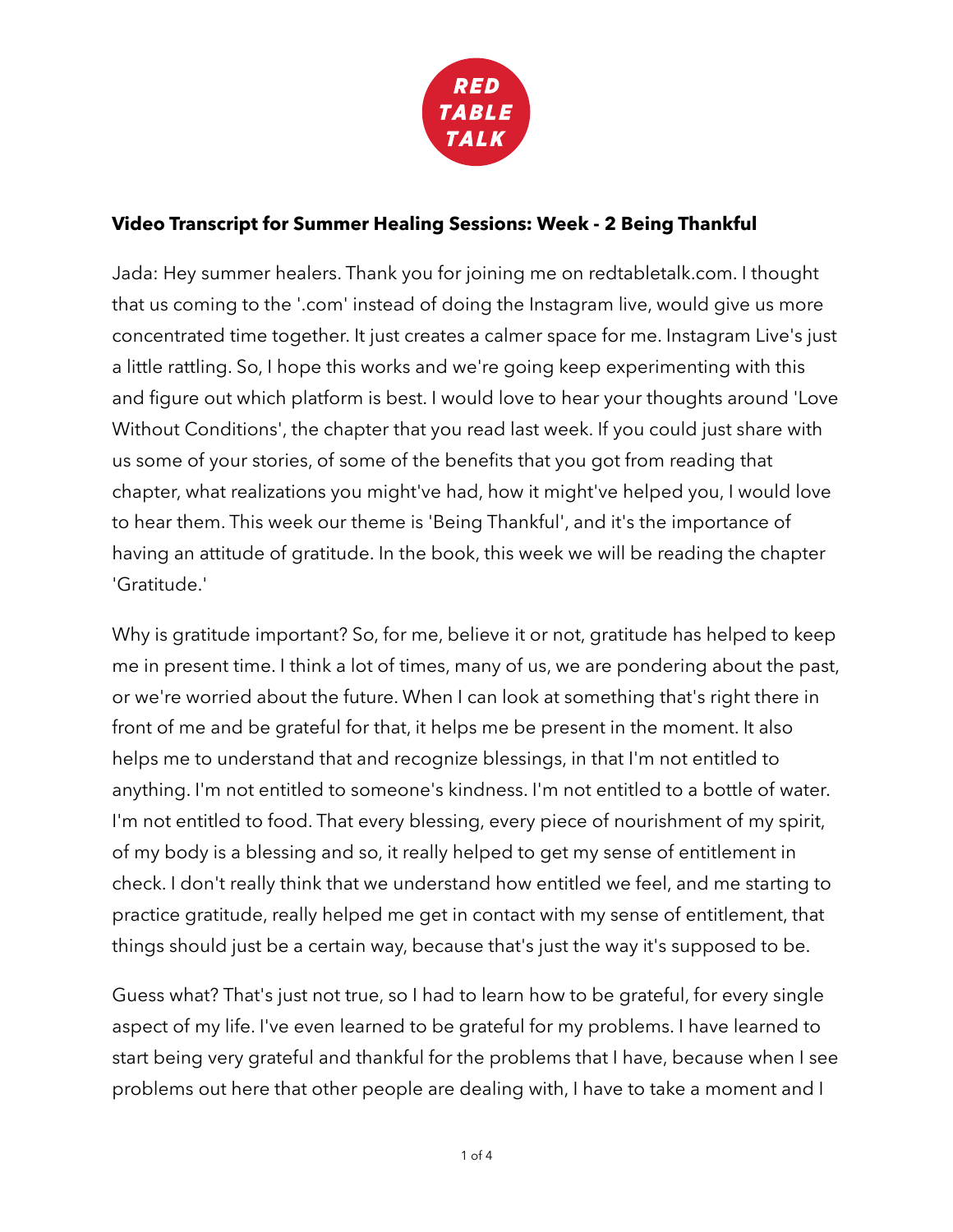have to just say, "Higher power. Thank you for my problems." How do we get to gratitude? Well, being in a state of gratitude is a choice. It really is, so every moment we are confronted with life's challenges, we have to understand that we can either choose to receive those challenges with anger and resentment, or with love and abundance.

Every challenge is given to us to help us grow, to access our bigger hearts and our bigger spirits. That is the purpose of challenges. It's not about being punished and it's not about not being worthy of having a life that is less challenging. Like life is a challenge. That is what is, there's no way to get around that and what we're here to do is to learn how to build ourselves in a way, in which we can embrace challenges, with big hearts and big spirits. That's it. That's the game right there. Gratitude is also a reflection of worthiness. When we can be grateful and saying thank you, we are showing that we believe that we are worthy of life's gifts and that's important. That's a big, big lesson in understanding that with gratitude and saying thank you, we understand every moment in that state, that we are worthy of life's gifts. That ranges from simple things like a smile, a hug, the air we breathe, every little thing is truly a gift, because life is very fragile.

There's a quote in the book that I really love. "Fear is but the lack of love, scarcity, the lack of abundance and resentment is the lack of gratitude." And let me tell you, that's deep. The resentment. A lot of us are walking around here very resentful, that we don't have the lives that we thought we should have. We don't have the relationships we thought we should have. We don't have the success we thought we should have and we get deeply resentful and that is showing, that we are not paying attention to our blessings and having gratitude for the great things that are happening in our lives. If we're sitting in that space of resentment, count down 10 things right away that you know you should be grateful for. Gratitude from me, my personal experience with the practice of gratitude, it really decreased my expectations of people; me thinking that I was entitled to somebody's love, or somebody's attention, or entitled to somebody's time.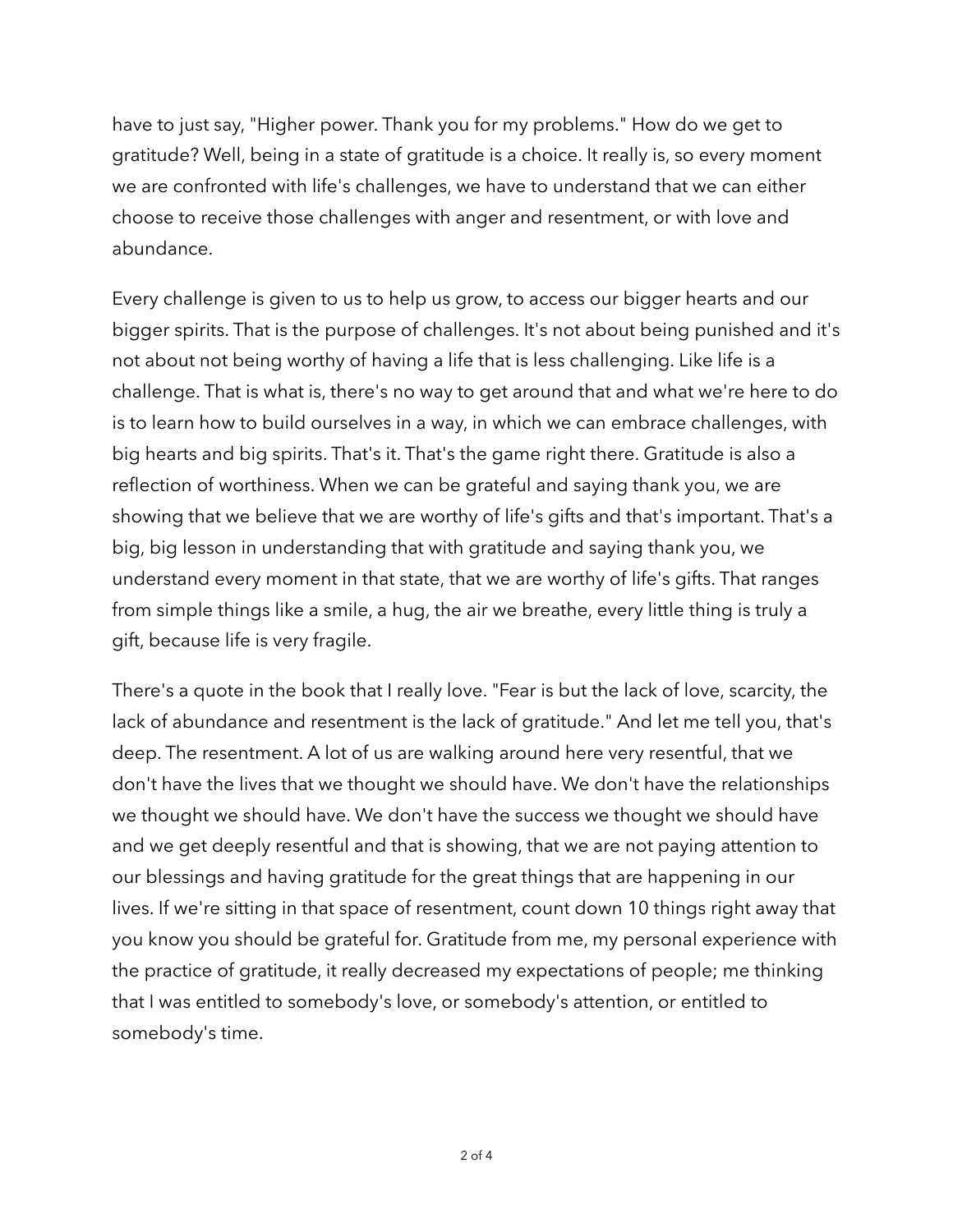It really helped me focus on being grateful for what life and what people in my life, had to offer and to focus on what was going well, instead of always focusing on what wasn't going right and the more grateful that I got, the happier I became. That's one of the benefits of gratitude. It really offers happiness. It offers lightness, it offers more joy. Gratitude improves self-esteem. It encourages feeling more loved and cared for and more worthy. It also creates a longer, more manageable life. How about that? Optimism and positive emotions have been shown to extend people's life span and that's very true. I feel like I'm getting younger as I get older. That's how I feel, I don't know if it's true, but that's how I feel, because as I get older, I just get more grateful. I get lighter and I get happier.

There're a couple activities I'd like to share with you, some activities that really helped me, in my practice of gratitude. When you get into a space of anger, resentment, depression, or you just feeling like you're in a funk. I want you to say out loud 20 things that you're grateful for. Run it down. This is an exercise I practice with myself, it's an exercise that I practice with my daughter a lot. When you feel like you're in a state of upset, just run down 20 things, or even 10 things, that you're grateful for and you can even practice that waking up in the morning, you wake up in the morning, run down 10 things you're grateful for, before you go to sleep at night. Run down 10 things you're grateful for, but definitely try it when you're in an upset state. I promise you it really helps.

The other thing I would love for you to do sometime this week, is create a prayer book for yourself. This is an activity that Jay Shetty shared with me and it has been so helpful. A prayer can be three lines, it can be three pages, it's up to you, but I have a prayer book. It's a little journal that I have and each day I write a prayer for myself, so it could be something like, "Dear higher power. Thank you so much for holding me close to you. I ask that you continue to fill me with your life. Thank you." Something as simple as that, but you should do it every day. Just a little journal, your prayer book, your own personal prayer book. I find it to be so uplifting and it's something that sometimes when I'm in a funk, I go to my prayer book and I look for my own personal prayer, that will work for me for that moment. So, just journal a prayer each day and tell me next week, how it made you feel.